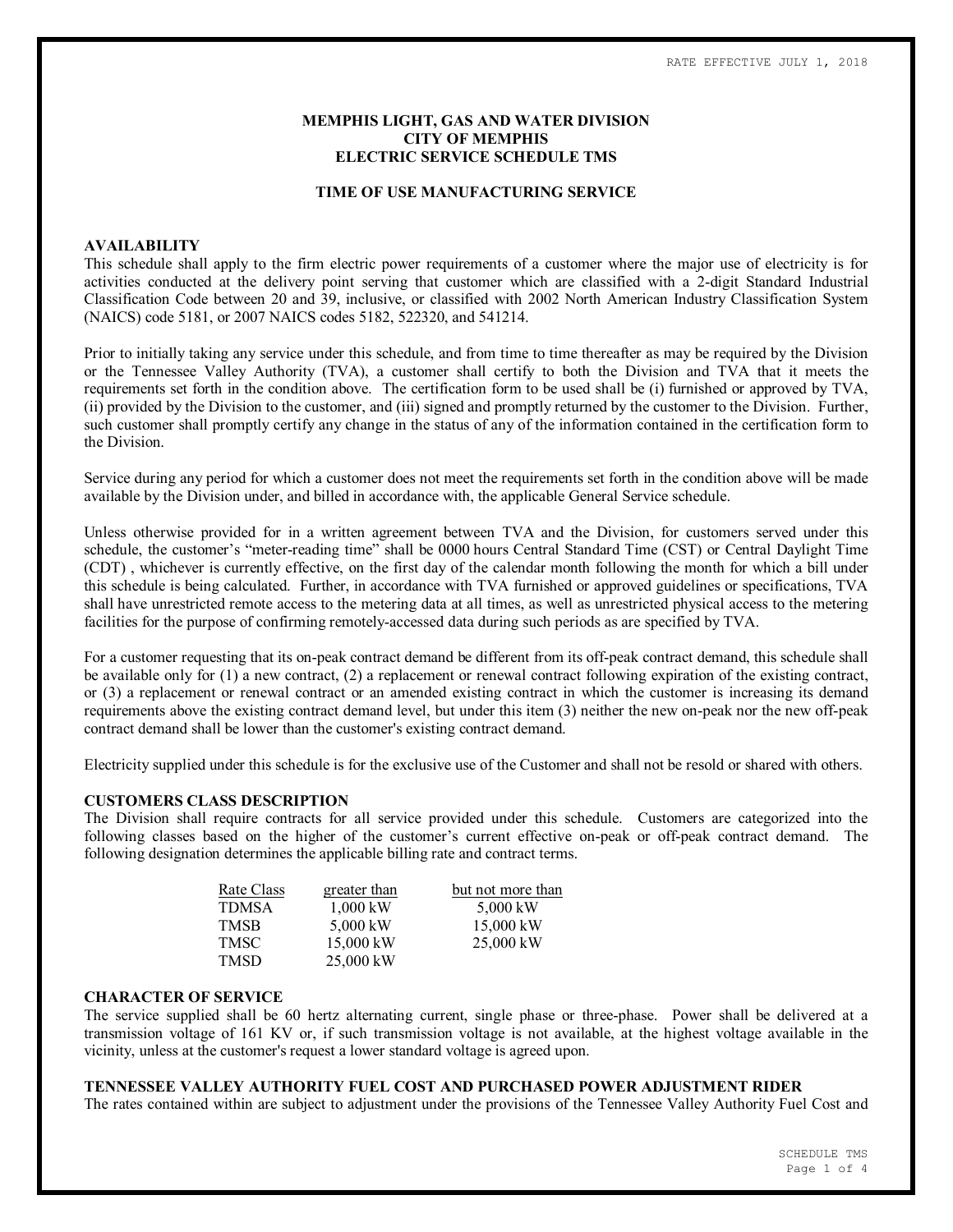Purchased Power Adjustment Rider (FCA). The FCA rates are published monthly and can be accessed through www.mlgw.com.

## **ADJUSTMENT**

The base demand and energy charges shall be increased or decreased in accordance with the current Adjustment Addendum published by TVA. In addition, such charges shall be increased or decreased to correspond to increases or decreases determined by TVA in the value of the hydro generation benefit allocated to residential customers.

Loss adjustments are made to retail rates and to the monthly FCA adjustment under the Adjustment Addendum to recognize additional distribution cost of providing service to the retail customers. The loss factors applied to customers that take service at transmission voltages of 115 kV or higher shall be set to 0%.

### **DETERMINATION OF SEASONAL PERIODS**

Summer Period shall mean the June, July, August, and September billing months. Winter Period shall mean the December, January, February, and March billing months. Transition Period shall mean the April, May, October, and November billing months.

### **DETERMINATION OF ON-PEAK AND OFF-PEAK HOURS**

Except for Saturdays and Sundays and the weekdays that are observed as Federal holidays for New Year's Day, Memorial Day, Independence Day, Labor Day, Thanksgiving Day, and Christmas Day, on-peak hours for each day shall be from 1 p.m. to 7 p.m. from April through October and from 4 a.m. to 10 a.m. during all remaining months. All other hours of each day that are not otherwise defined as on-peak hours and all hours of such excepted days shall be off-peak hours. Such times shall be CST or CDT, whichever is then in effect. Said on-peak and off-peak hours are subject to change by TVA. In the event TVA determines that such changed on-peak and off-peak hours are appropriate, it shall so notify the Division at least 12 months prior to the effective date of such changed hours, and the Division shall promptly notify customer.

## **DETERMINATION OF ON-PEAK AND OFF-PEAK DEMANDS, MAXIMUM METERED DEMAND, AND ENERGY AMOUNTS**

The on-peak and off-peak kWh for any month shall be the energy amounts taken during the respective hours of the month designated under this schedule as on-peak and off-peak hours; provided, however, that notwithstanding the metered energy amount, the off-peak energy for any month shall in no case be less than the product of (1) the off-peak billing demand as calculated in the paragraph below and (2) 110 hours (reflecting a 15 percent load factor applied to the average number of hours in a month) at the applicable rate of Off-peak Block 1.

The Division shall meter the on-peak and off-peak demands in kW of all customers taking service under this schedule. The on-peak metered demand and off-peak metered demand for any month shall be determined separately for the respective hours of the month designated under this schedule as on-peak and off-peak hours. In each case, the metered demand shall be the highest average demand during any 30-consecutive-minute period beginning or ending on a clock hour of the month of the load metered in kW, and, except as provided below in this section, such amounts shall be used as the on-peak and off-peak billing demands. The maximum metered demand for any month shall be the higher of (1) the highest on-peak metered demand in the month or (2) the highest off-peak metered demand in the month. The on-peak billing demand shall in no case be less than the sum of (1) 30 percent of the first 5,000 kW, (2) 40 percent of the next 20,000 kW, (3) 50 percent of the next 25,000 kW, (4) 60 percent of the next 50,000 kW, (5) 70 percent of the next 100,000 kW, (6) 80 percent of the next 150,000 kW, and (7) 85 percent of all kW in excess of 350,000 kW of the higher of the currently effective on-peak contract demand or the highest on-peak billing demand established during the preceding 12 months. The off-peak billing demand shall in no case be less than the sum of (1) 30 percent of the first 5,000 kW, (2) 40 percent of the next 20,000 kW, (3) 50 percent of the next 25,000 kW, (4) 60 percent of the next 50,000 kW, (5) 70 percent of the next 100,000 kW, (6) 80 percent of the next 150,000 kW, and (7) 85 percent of all kW in excess of 350,000 kW of the higher of the currently effective off-peak contract demand or the highest off-peak billing demand established during the preceding 12 months. The maximum billing demand for any month shall be the higher of (1) the on-peak billing demand or (2) the off-peak billing demand in the month.

#### **FACILITIES RENTAL CHARGE**

There shall be no facilities rental charge under this schedule for delivery at transmission voltage levels of 161 kV or higher.

For delivery at less than 161 kV, there shall be added to the customer's bill a facilities rental charge. This charge shall be \$0.38 per kW per month except for delivery at voltages below 46 kV, in which case the charge shall be \$0.97 per kW per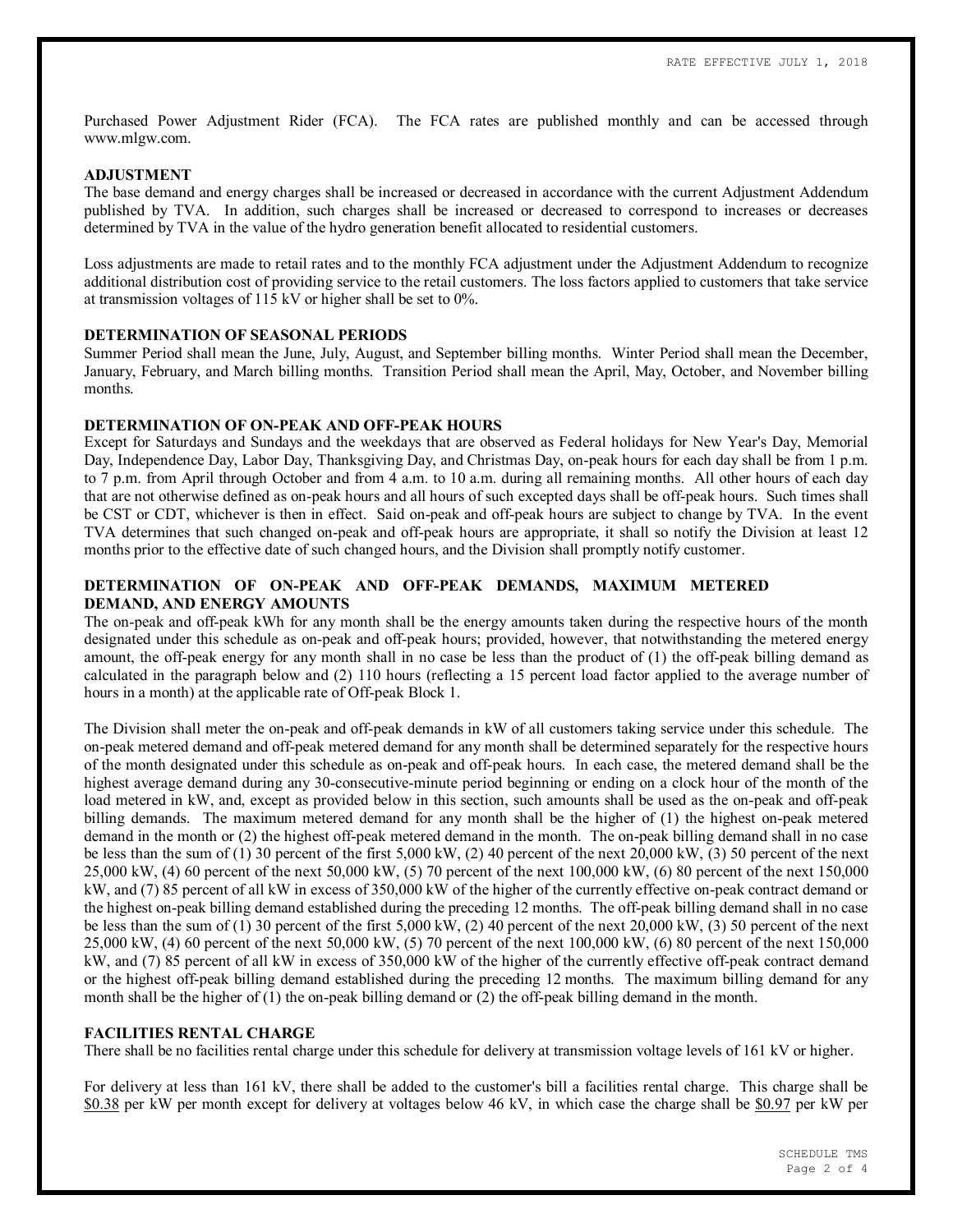month for the first 10,000 kW and \$0.76 per kW per month for the excess over 10,000 kW. Such charge shall be applied to the highest of (1) the highest on-peak or off-peak billing demand established during the latest 12-consecutive-month period, (2) the customer's currently effective on-peak contract demand, or (3) the customer's currently effective off-peak contract demand and shall be in addition to all other charges under this schedule, including minimum bill charges.

### **REACTIVE DEMAND CHARGES**

If the reactive demand (in kVAR) is lagging during the 30-consecutive-minute period in which the customer's highest metered demand occurs, there shall be added to the customer's bill a reactive charge of \$1.49 per kVAR of the amount, if any, by which the reactive demand exceeds 33 percent of such metered demand. If the reactive demand (in kVAR) is leading during the 30-consecutive-minute period in which the customer's lowest metered demand (excluding any metered demands which are less than 25 percent of the highest metered demand) occurs, there shall be added to the customer's bill a reactive charge of \$1.17 per kVAR of the amount of reactive demand. Such charges shall be in addition to all other charges under this schedule, including minimum bill charges.

### **MINIMUM MONTHLY BILL**

The monthly bill under this schedule, excluding any facilities rental charges and any reactive charges, shall not be less than the sum of (1) the base service and TVA administrative charges, (2) the portion of the base demand charge, as adjusted, (but excluding the additional portion thereof applicable to excess of billing demand over contract demand) applicable to on-peak billing demand applied to the customer's on-peak billing demand, (3) the portion of the base demand charge, as adjusted, (but excluding the additional portion thereof applicable to excess of billing demand over contract demand) applicable to any excess of off-peak over on-peak billing demand applied to the amount, if any, by which the customer's off-peak billing demand exceeds its on-peak billing demand, (4) the base on-peak energy charge, as adjusted, applied to the customer's onpeak energy takings, and (5) the base off-peak energy charge, as adjusted, applied to the higher of customer's actual off-peak energy takings or the minimum off-peak energy takings amount provided for in the first paragraph of the section of this schedule entitled "Determination of On-peak and Off-peak Demands, Maximum Metered Demand, and Energy Amounts".

The Division may require minimum bills higher than those stated above.

# **CONTRACT REQUIREMENT**

Under TDMSA, the contract shall be for an initial term of at least 1 year and extended automatically from year to year thereafter. After the initial term, the TDMSA contract may be terminated upon not less than a 90 day notice.

Under the TMSB, TMSC and TMSD rates, the contract shall be for an initial term of at least 5 years and any renewals or extensions of the initial contract shall be for a term of at least 5 years. After 10 years of service, any such contract for the renewal or extension of service may provide for termination upon not less than a 16-month notice.

The customer shall contract for its maximum requirements, which shall not exceed the amount of power capable of being used by customer, and the Division shall not be obligated to supply power in greater amount at any time than the customer's currently effective on-peak or off-peak contract demand. If the customer uses any power other than that supplied by the Division under this schedule, the contract will include other special provisions. The schedule in any power contract shall be subject to adjustment, modification, change, or replacement from time to time as provided under the power contract between the Division and TVA.

#### **PAYMENT**

Rates and charges included within are net. In the event that any bill is not paid on or before the delinquent date shown on bill, there shall be added to the bill an amount equal to 5 percent on the first \$250.00 of the bill plus one percent on any portion of the bill exceeding \$250.00; to any amount remaining unpaid 30 days after the delinquent date of the bill, there shall be added a penalty of one percent, and an additional one percent shall be added at the end of each successive 30-day period until the amount is paid in full.

#### **SINGLE-POINT DELIVERY**

The charges under this schedule are based upon the supply of service through a single delivery and metering point, and at a single voltage. If service is supplied to the same customer through more than one point of delivery or at different voltages, the supply of service at each delivery and metering point and at each different voltage shall be separately metered and billed.